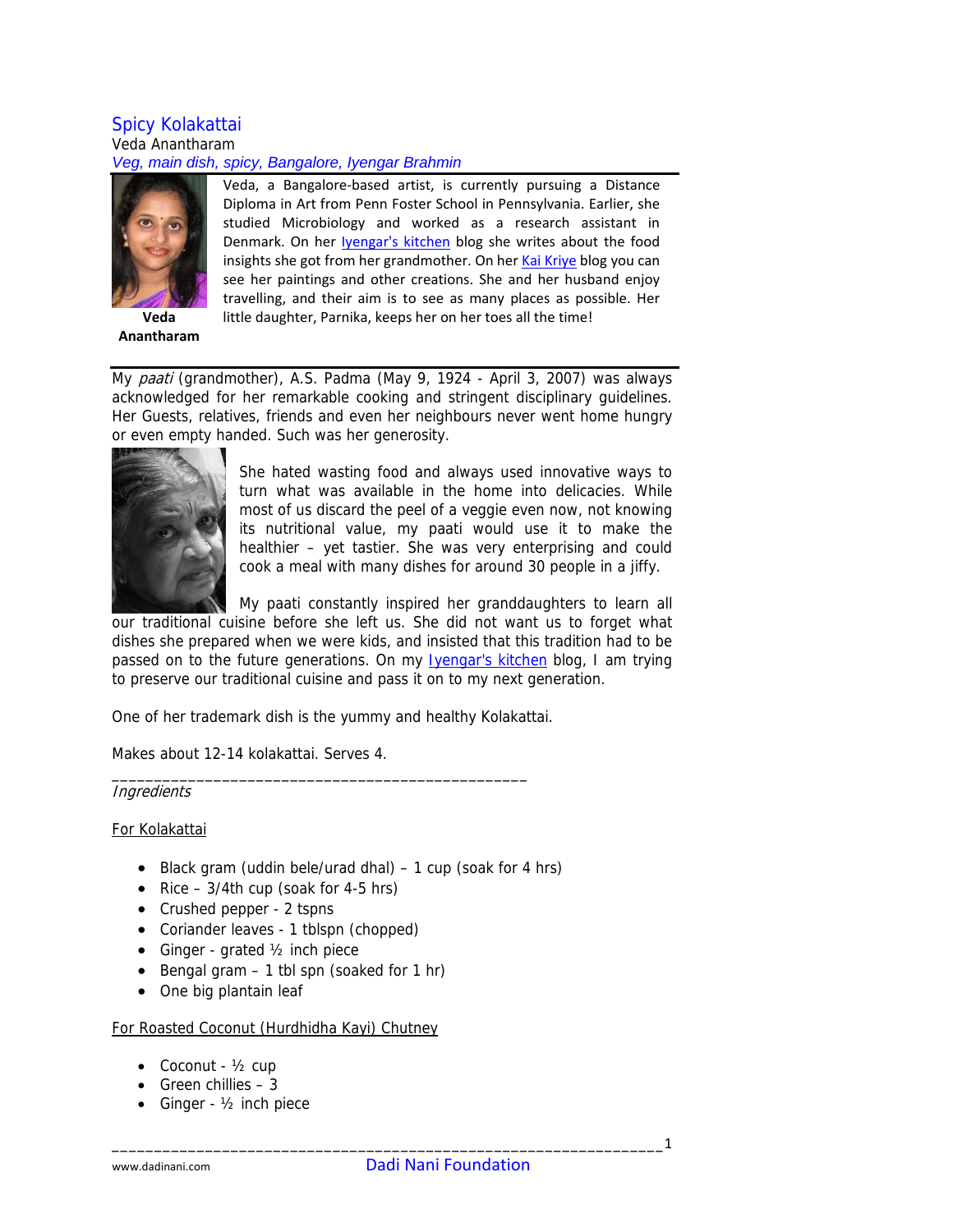- Tamarind small piece
- Mustard 1 tspn
- Salt to taste

In Europe, these leaves are often available in Chinese stores; the Chinese use them to steam fish. In USA, they are available in most Indian stores.

## Method

### For Kolakattai

Grind black gram and rice separately and mix them with salt. Add rest of the ingredients only when you are ready to make the kolkattai.

Take a rectangular plantain leaf. Spread a few drops of oil and pour 1 ladle of the batter. Fold the leaf.

Make many more such rectangle strips of the leaf and arrange them all in the cooker vessel smeared with little oil.



Place them in a pressure cooker and steam for 15 minutes, as you would steam for idlis.

Check if it's done by inserting a knife.

Serve hot with Roasted coconut (Hurdhidha kayi) chutney.



For Roasted Coconut (Hurdhidha Kayi) Chutney

Heat oil in a small pan and add mustard. Allow it to splutter.